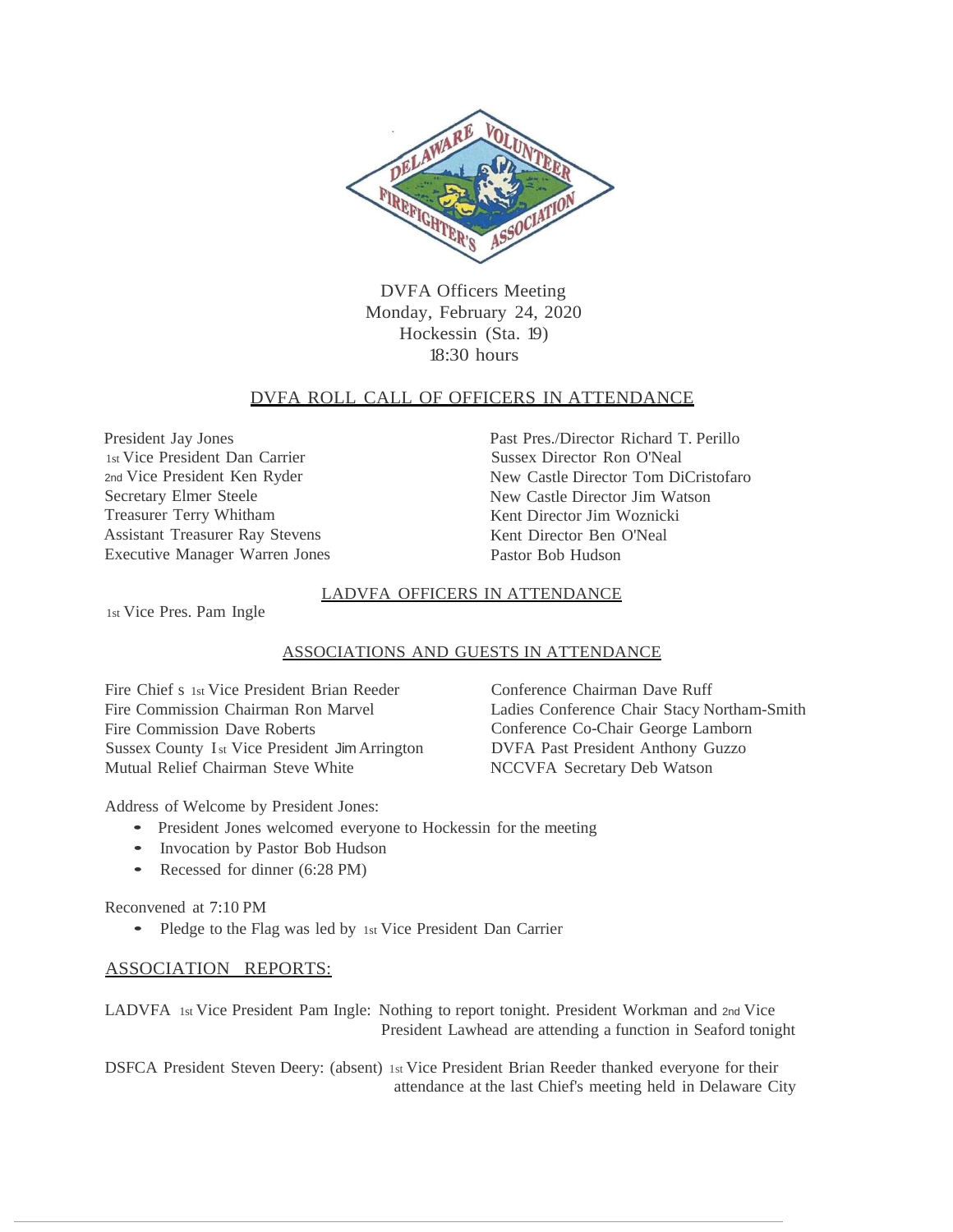DSFPA President Ernie Layfield: (absent)

DSEMSA President Chris Blackbum: (absent)

#### OFFICER REPORTS:

President Jay Jones (copied and pasted from written report)

In the 2nd quarter of my term as president, I spent more than 103 hours on behalf the association attending 60 events covering 3,690 miles.

First, Iwant to apologize for the few events which I had to miss due to illness or attending a previous committed engagement. Itried in every instance to have someone from the DVFA leadership attend in my place. Iwant to give a special thanks to Past President Betts for stepping up in the time of need to represent us. This has been a busy quarter with the legislature going back in session and going through the Joint Finance Committee process. Iwant to thank the numerous committee's that have been working tirelessly to accomplish our agenda items. I hope we will start seeing the fruits of their labor very soon. We are pleased to announce since last quarter, we have met with the Governor and the Budget Director concerning our items in the budget. Our fire prevention money is in the Governor's Operating Budget and we have received a commitment for our radio money in the Capitol Budget.

The Recruitment and Retention Task Force are still meeting. Their final report date has been moved back from January to the late spring. Iam hoping some good legislation will come out of this task force. I especially hope for the possibility of a few pieces of legislation this session. We submitted a draft for items to be considered by the Task Force.

FDIC (Fire Department Instructor Conference) in Indianapolis isquickly approaching. The Delaware Room block is completely full. If you still need help with rooms or reservations, we will do what we can to assist you with those.

Next is CFSI (Congressional Fire Service Institute) fundraising dinner in Washington DC. The Delaware fire service discount this year is \$325 per person. Attendees outside our group are paying much more to attend this fundraiser. Please keep in mind this fee iswhat funds the CFSI,who work on our behalf with the federal government in securing bills that involve funding federal grants and keeping our best interests in mind on Capitol Hill. The \$325 not only provides you with the evening of speakers and a meal,it also gives you the ability to attend valuable seminars over the course of 2 days. It will provide you with the opportunity to meet with your legislators along with good fellowship. This year the Clayton Fire Company won an award and will be honored that night. Ihope we will have a good crowd in attendance to support them. We also need to show support for the companies that have received federal grants in the past and/or currently in the process of trying to secure federal grants. These grants have also benefited the Delaware State Fire School on several occasions to better the educational system here in our state. At one point in time during your fire career we have all benefited from the CFSI. All the information is on our website or you can contact the DVFA office about these events.

As far as draft legislation from the State Fire Prevention Commission concerning oversite of the Delaware State Fire Service. We have sent out that piece of draft legislation and have called for a special meeting for that subject to be held on April 5th at 10am. This special meeting will be held at the Delaware State Fire School. Please reach out to any of the committee members with any questions.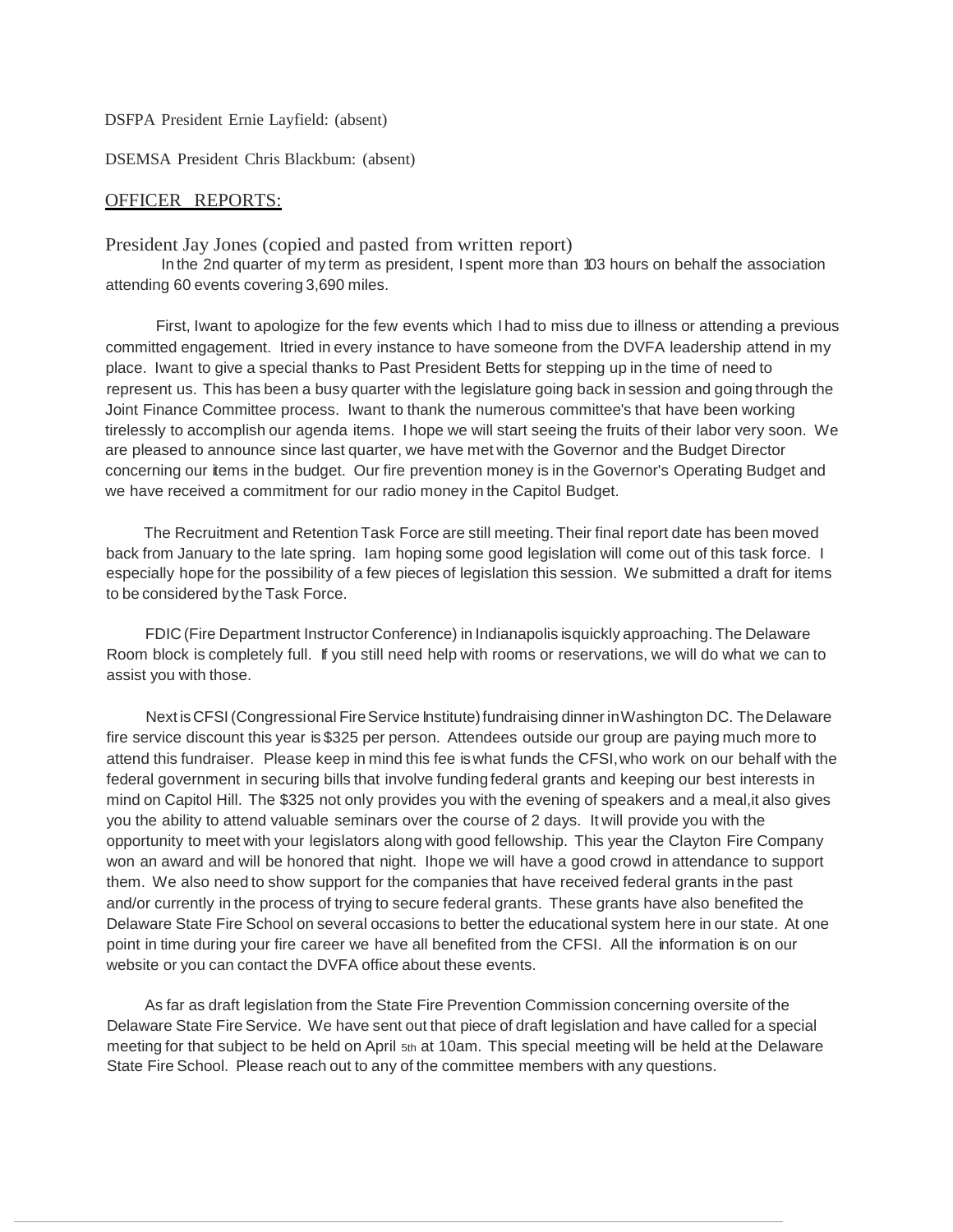Thank you all for your continued support and allowing me to be the President of this wonderful organization. We are only has strong has our members. While we may never agree a 100% on most issues, we need to continue to come together to solve the problems to improve the volunteer fire service. We need to honor our commitment to serve the residents and the visitors of this great state. Thank you.

1st Vice President Dan Carrier

- Attended several meetings
- Apologized for changing the meeting date
- Hockessin is buying a table for CFSI

2"d Vice President Ken Ryder (copied and pasted from written report) This report is a review of thoughts on 2 issues as we sit at the table for our 2nd officers meeting here in Hockessin.

Again, I know the agenda that we cover here tonight will involve a host of thoughts and ideas, some that we have dealt with and some that we haven't.

I'm concerned about the passing of time involved with the five meetings for the R&R Task Force in Dover. It seems that our progress hasn't moved as quickly as I/we had hoped. Ishould add that Warren (the DVFA) did provide a basic condensed list of possible areas that the task force should be thinking about and planning on how to move forward. We must continue to move R&R forward here in Delaware. We have to succeed!

Last but not least...the DVFA Scholarship Fund. So far through January & February this has been mentioned consistently at all meetings that I've been able to attend. I've advised the attendees that the information has been distributed and should be given to the company members and their respective auxiliaries. We need to keep pushing this through March as the deadline for submissions is March 30th.

### Secretary Elmer Steele

- Spent most of this quarter working on Conference stuff for 2020
- Most of the menus are done
- Waiting on the Past Presidents dinner menu and the breakfast, lunch and dinner menu for the EMS events
- Room contracts are out and were due back by February 15th
- Several issues to clear up regarding rooms; ie; general seminars, fire chief s seminars, vendors etc.

# Treasurer Terry Whitham: (bullet points from written report)

- The Crawford Financial account has been updated in regards to signers. President Jones, Dan Burris and myself have completed all the required paperwork. Itwill require no less than two (2) signers to perform any transactions.
- We have finally moved the Executive Managers payroll over to the Operations account effective January. Bumpers had to still use the old financial account due to the stipulations with Quick Books payroll. The game plan now, for budget purposes, is to separately record Salary, Social Security, Federal & State payroll deductions.
- We have to keep a close eye on our travel expenses. VCOS went over budget by \$1,100.00 and right now FDIC expenses are at 71 %. That isjust airfare and registrations.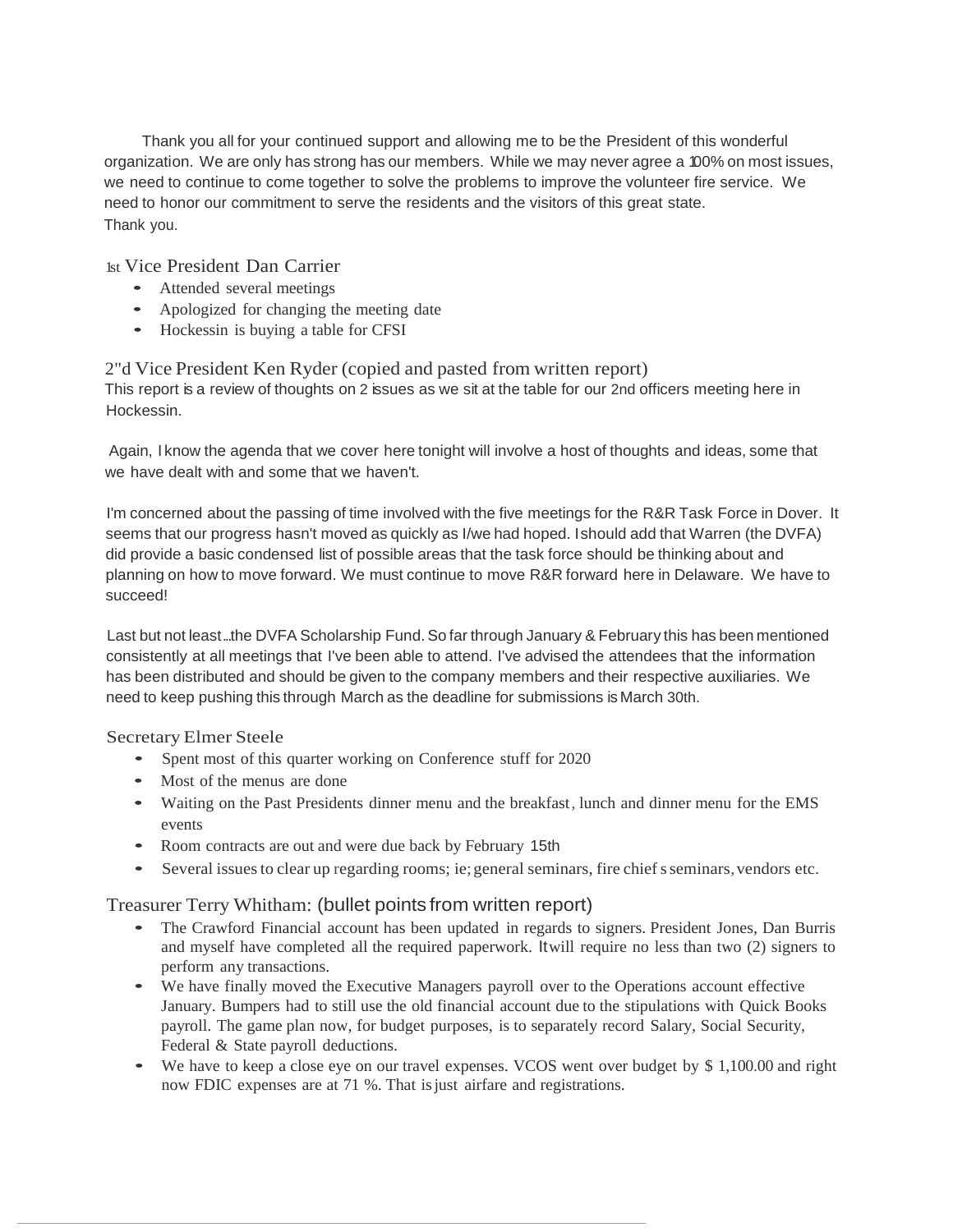- The pension checking account was closed. The \$868.18 was transferred to the operations checking account. I email Doug Kook in regards to proper disbursement of the funds. From that discussion, you have before you a policy on usage of the assessed late fund payments. Doug said it didn't make much sense assessing a company a late penalty and then paying it back to them.
- Inregards to the pension. I am set to wire the pension payment to Northern Trust on Wednesday. Please keep in mind that it has to be in their hands by no later than March 1st.

Assistant Treasurer Ray Stevens: (bullet points from written report)

- Developed <sup>a</sup> proposed <sup>2020</sup> Conference Budget that will be presented at the March 16th Conference meeting at Dover Downs
- Encouraging organizations to hold fund raisers to offset some of the cost of their particular events, since there are not enough funds to pay for all expenses
- Discussed conference expenses thus far for 2020. \$25,000.00 deposit check has been sent to Dover Downs for 2020 Conference
- Balances as of January 31,2020; Checking Account \$5,500.00, Money Market Account \$49,291.75, Total Conference funds \$54,791.75
- Contracts to Date; Dover Downs \$100,000.00, Social Media \$8,300.00, Conf. App {Whova) \$2699.00. Reminder; ALL contracts are to be signed by the DVFA President
- New Accounting period; Conference is now on <sup>a</sup> calendar year (Jan <sup>1</sup>to Dec. 31) This way all income and expenses will fall within the same year

### Delaware State Fire Prevention Commission Ron Marvel:

- AG has drawn up proposed legislation to allow the fire commission the authority to promulgate oversight rules and regulations for the fire service, similar to the BLS rules
- Protocol committee is working
- Mar 16th will be the public hearing on the <sup>710</sup> regulations at 7:00 PM. Several questions and concerns, but nothing in writing.

At this time a discussion took place regarding the "gray" areas in the regulations. Lots of questions and concerns, but no real answers at this point. Need to understand the process. Lots of mis-information.

Conference Chairman Dave Ruff:

- Mar. 16th will be the next conference meeting, 7:00 PM at Dover Downs
- Souvenirs have been ordered
- Thanked the committee members for staying on for another year
- Jay and Warren are working with M&T Bank for future funding

### DVFA Foundation Lynn Rogers: (absent)

Ron O'Neal reported the application for this year's State Employee Charitable Campaign has been completed and submitted. This is the annual fund-raising drive approved by the State of Delaware, allowing state employees to raise monies for local non-profit charitable organizations. This year's application was a little more complicated due to additional tax form paperwork being required, but after a number of back and forth emails, everything has now been submitted. Application review process should be completed by the first of May and notification of acceptance should be the first of June.

The next Foundation meeting is scheduled for April 14t11. Mr. Jeff Eisenbrey will be joining the Foundation Board, taking the place of Mr.Jim Cubbage who officially retired from the Foundation in December. A luncheon honoring Jim's years of service on the Foundation will be held following the meeting.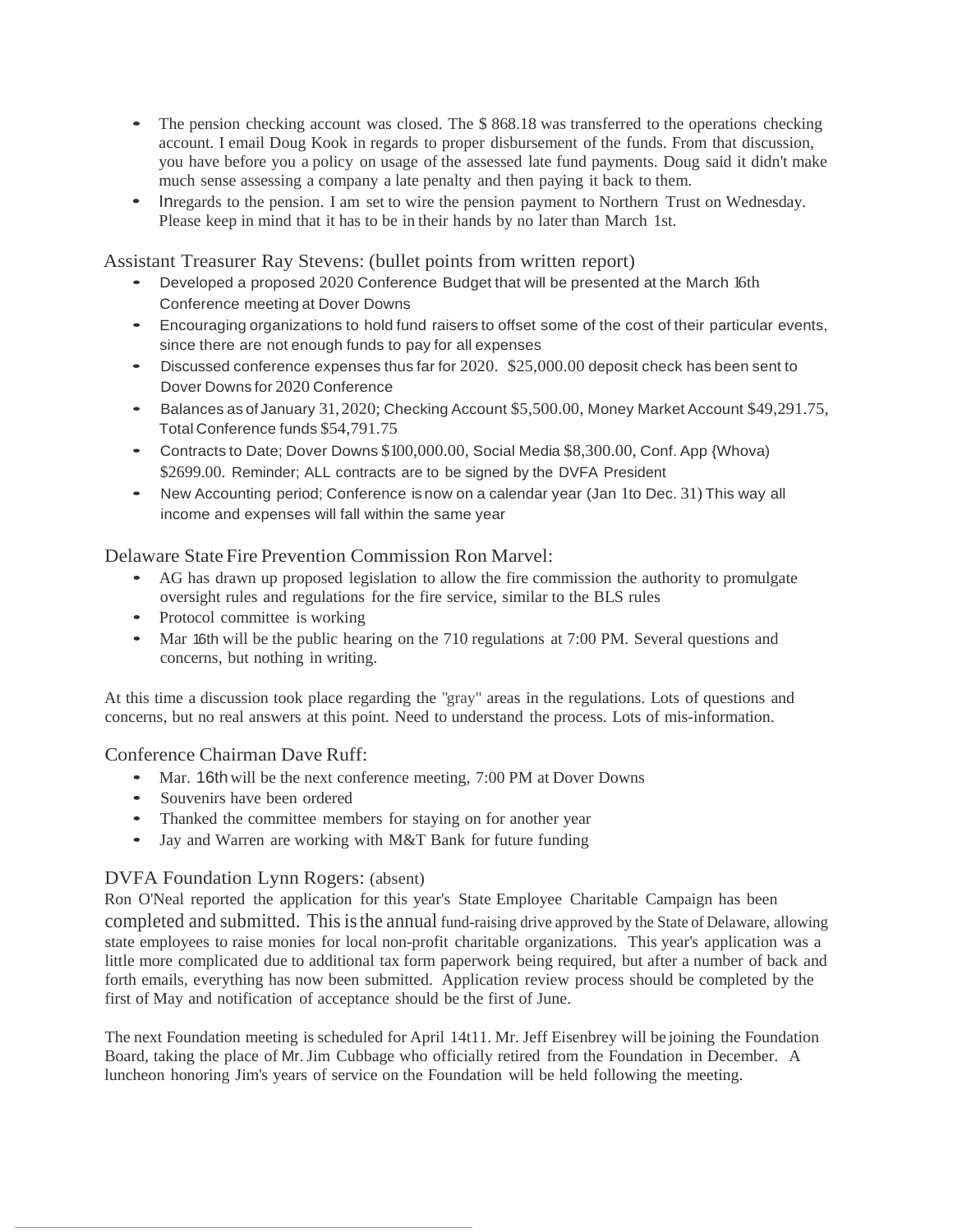Mutual Relief Chairman SteveWhite:

- All companies are paid up and on time this year
- Still available to make their presentation at your company meeting

## Director reports:

Past President/Director Richard T. Perillo: (copied and pasted from written report) I had the pleasure to attend the County Chief s Association meeting at Volunteer Hose. A gentleman from Lewes, Fire Police, spoke on the fire police vanity tag. Has this come to this Association?

lf we need more funds for our conference, we can take an extra \$500.00 from the company dues being \$1,000.00, this will give the Committee \$60,000.00. We do not need \$180,000.00 to run the administration side of our Association. Taking the \$500.00 away from the admin it would bring that down to \$150,000.00 to operate.

Thank you for allowing me to be part of this Association.

New CastleCounty Director Tom DiCristofaro:

- The R&R task force committee is not working as well as it should. Disappointed; 5 meetings and nothing is getting done
- Requested Ladies representation on this committee and that hasn't happened
- Committee is not being taken seriously

New Castle County Director Jim Watson:

- New Castle has changed their meeting schedule. Only meeting 4 times per year instead for the previous 12 times per year. Seems to be working thus far
- Selling patches to raise money for their scholarship program

Sussex County Director Ron O'Neal: (copied and pasted from written report) Recruitment & Retention Committee -Since the middle of December, we have had 11 contacts thru the Firefighter.Delaware.gov website. Brokendown as per County: Kent-1, Sussex-1, New Castle-9. Categoriesofinterest: Firefighter-5

| Firefighter $-5$   | Administrative - 1 |
|--------------------|--------------------|
| Volunteer EMT-2    | Auxiliary $-1$     |
| $EMT-B$ (paid) – 1 | Fire Police – 1    |

Contacts with the inquiries are being made as soon as possible and directed to the nearest fire house, along with contact info (phone numbers, website, contacts) for that organization. Still looking for volunteers from each County to handle the contact information.

Looking at a number of upcoming events that I know of in Sussex County to participate: Ellendale Fire Company lOOth Anniversary on May 9, Milton Fire Muster on May 30, Apple Scrapple Festival in October.

Sussex County Director Doug Hudson: (absent)

- 1st Vice President Jim Arrington stated that this is still a learning experience for him
- Next Sussex meeting is tomorrow night at Dagsboro, Sta. 73

# Kent County Director Jim Woznicki:

• Looking to change their meeting format